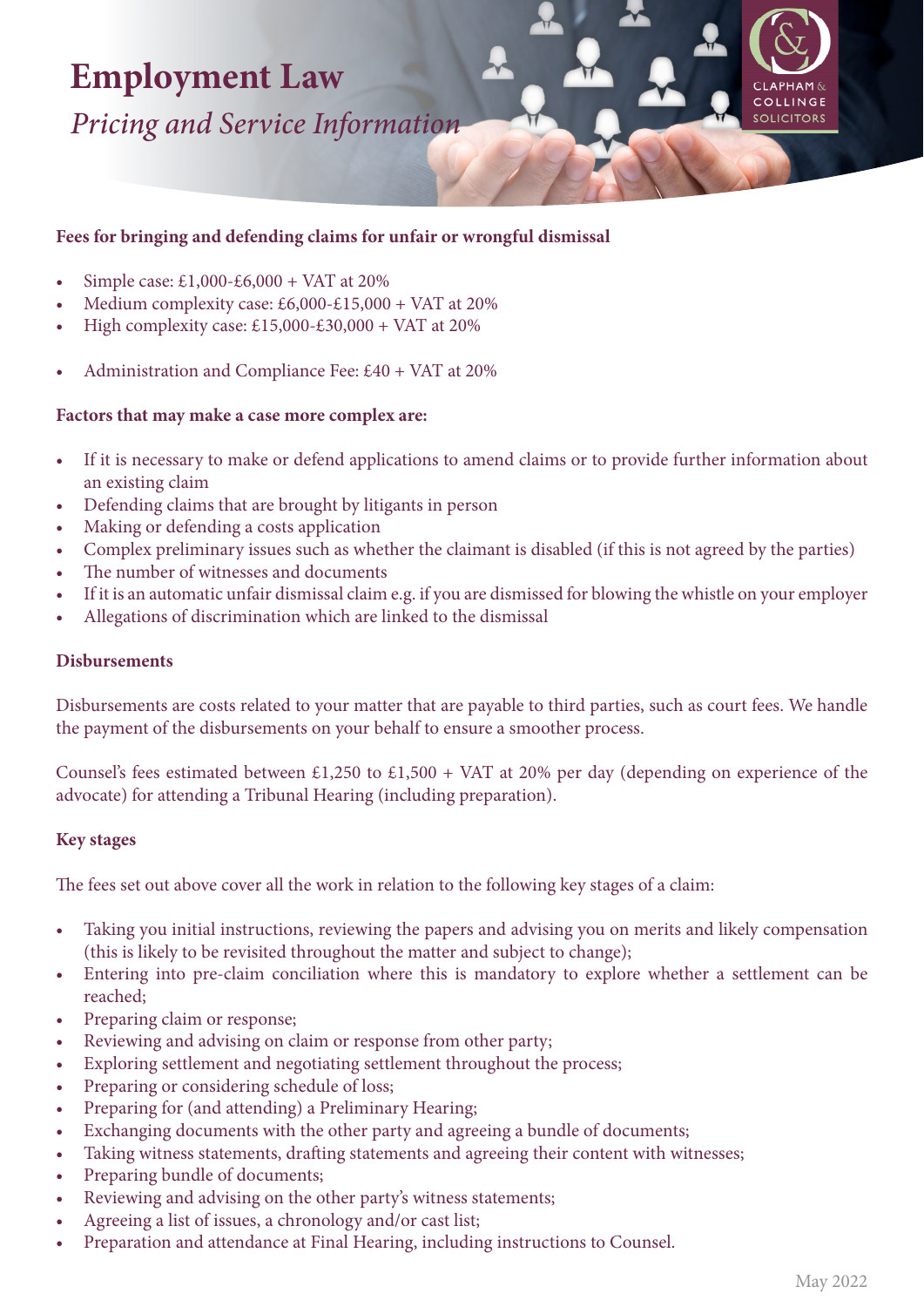The stages set out above are an indication and if some of the stages above are not required the fee will be reduced. You may wish to handle the claim yourself and only have our advice in relation to some of the stages. This can also be arranged on your individual needs.

# **How long will my matter take?**

Timescales will vary depending on a number of factors including, but not limited to:

- The nature and complexity of the claim;
- The limitation period applicable to the claim brought/ defended;
- The forum a claim is brought in;
- The stage at which we are instructed; and
- Whether any interim applications are made by either party.

# **Example timescales based on a straightforward unfair dismissal claim brought in the Employment Tribunals:**

## **Stage 1: Limitation Period**

A claimant will have three months less one day from the effective date of termination in which to bring a claim. This limitation period will be extended by any time spent in early conciliation.

## **Stage 2: ACAS Early Conciliation**

It is mandatory for a claimant to commence early conciliation before the end of the limitation period in order to bring a claim in the employment tribunal. Early conciliation can last anywhere from 1 day to 1 month. This can also be extended by a further 2 weeks by agreement between the parties.

## **Stage 3: Issuing a claim**

At the conclusion of the limitation period and any extension by early conciliation, the prospective claimant must choose whether to proceed with issuing a claim or not. If the Claimant issues a claim it will be sent to the tribunal who will then send this to the respondent, the time this takes will depend upon the varying timescales of the tribunal.

Once the respondent receives the claim, they will have 28 days to file a response.

## **Stage 4: Preliminary hearing**

An employment judge will list the matter for a preliminary hearing to narrow the issues and agree case management orders. The orders will dictate the stages and timeline of the claim and will vary according to the date for which the full merits hearing is listed.

The date the full merits hearing is listed will depend upon the length that is required and the availability of the regional tribunal. For example, it is likely to be more difficult to find availability to list an 8-day full merits hearing but a 2 day hearing may be listed much sooner.

It is likely that the full merits hearing will be listed between 6 and 12 months from the date any claim was issued. This period may be longer.